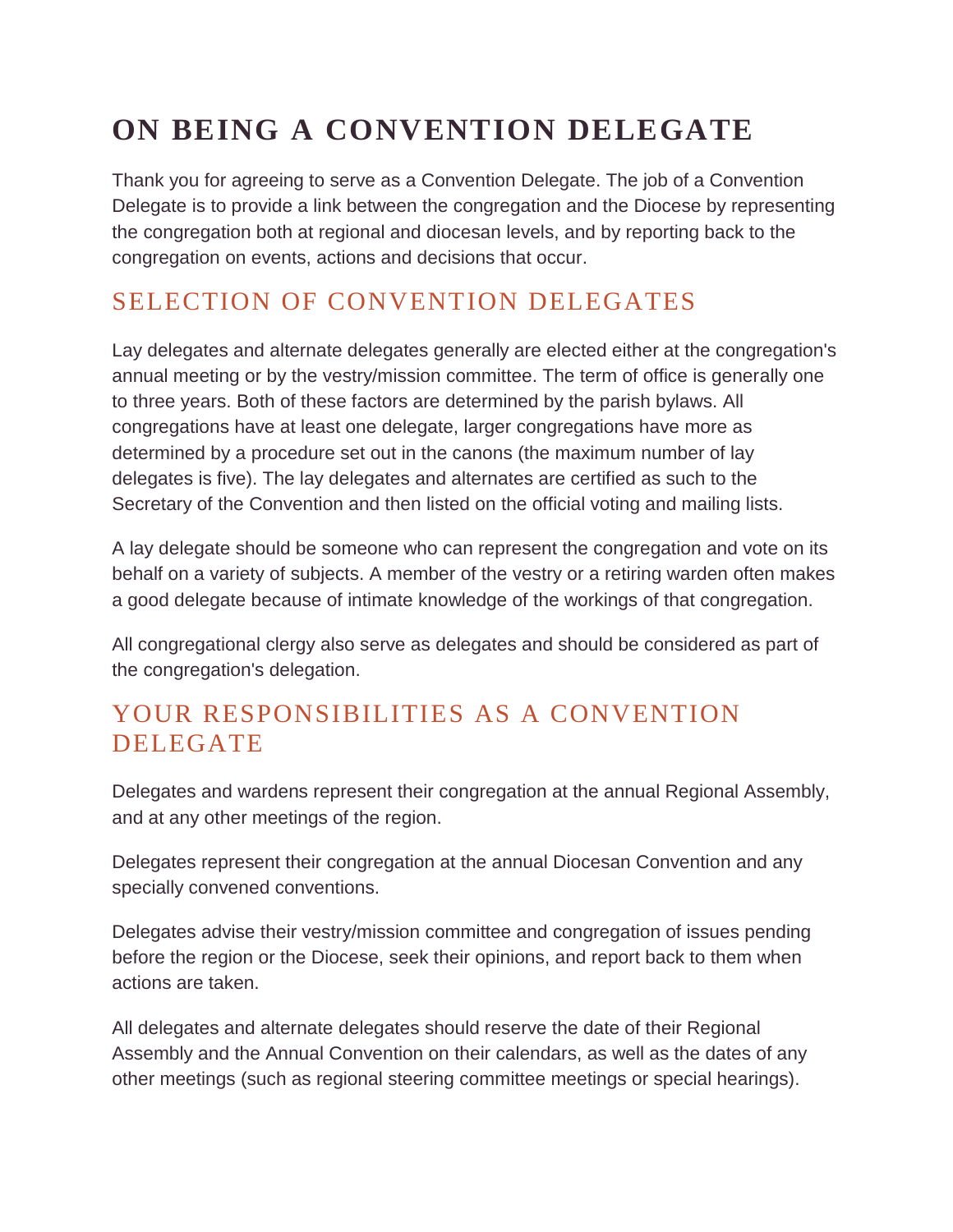All delegates should report back to the congregation as a whole as well as the vestry/mission committee after Regional Assembly and after Convention. This can take place in a forum, annual meeting, vestry meeting, or through a column in the newsletter, etc.

#### COMMUNICATIONS TO EXPECT FROM THE DIOCESE

Diocesan Bulletin - the weekly e-news communication from the Diocese. This provides information on a variety of subjects, and also contains notices relating to Regional Assemblies and Convention.

Pre-Regional Assembly mailing - a notice sent out approximately two weeks before each Regional Assembly will direct clergy, delegates and wardens to the Regional Assembly website, which contains an agenda, nomination, directions and any other necessary materials.

Pre-Convention mailing - a notice sent out around Christmas will direct you to the convention website, which contains an agenda, budget, nominations, resolutions and any other item requiring action at the Convention. It also has a lot of useful information on the "how-to's" of Convention.

Convention website - All information and legislation is posted on the convention website, and will be printed in the booklet at registration.

Convention listserv - clergy, delegates and ex officio members are put on a listserv for the month of January. There are weekly notices that remind attendees of various things, and also releases any new or changed information.

Journal and Directory – contains lists of clergy, layleaders, membership on diocesan bodies, congregations; proceedings of that year's Convention, including all written reports of committees, elections results, attendees; all the statistics for the Diocese; Diocesan Policies; and the Diocesan Canons. The Journal and Directory is available online.

#### HOW TO BE PREPARED FOR THE CONVENTION

Preparing Delegates – The outgoing delegates should assist the rector/vicar in training the new delegates. This includes ensuring that the paperwork is filed with the Diocese by the rector/vicar for the new delegates so that they may receive official communications; passing on pertinent materials (including the Journal and Directory);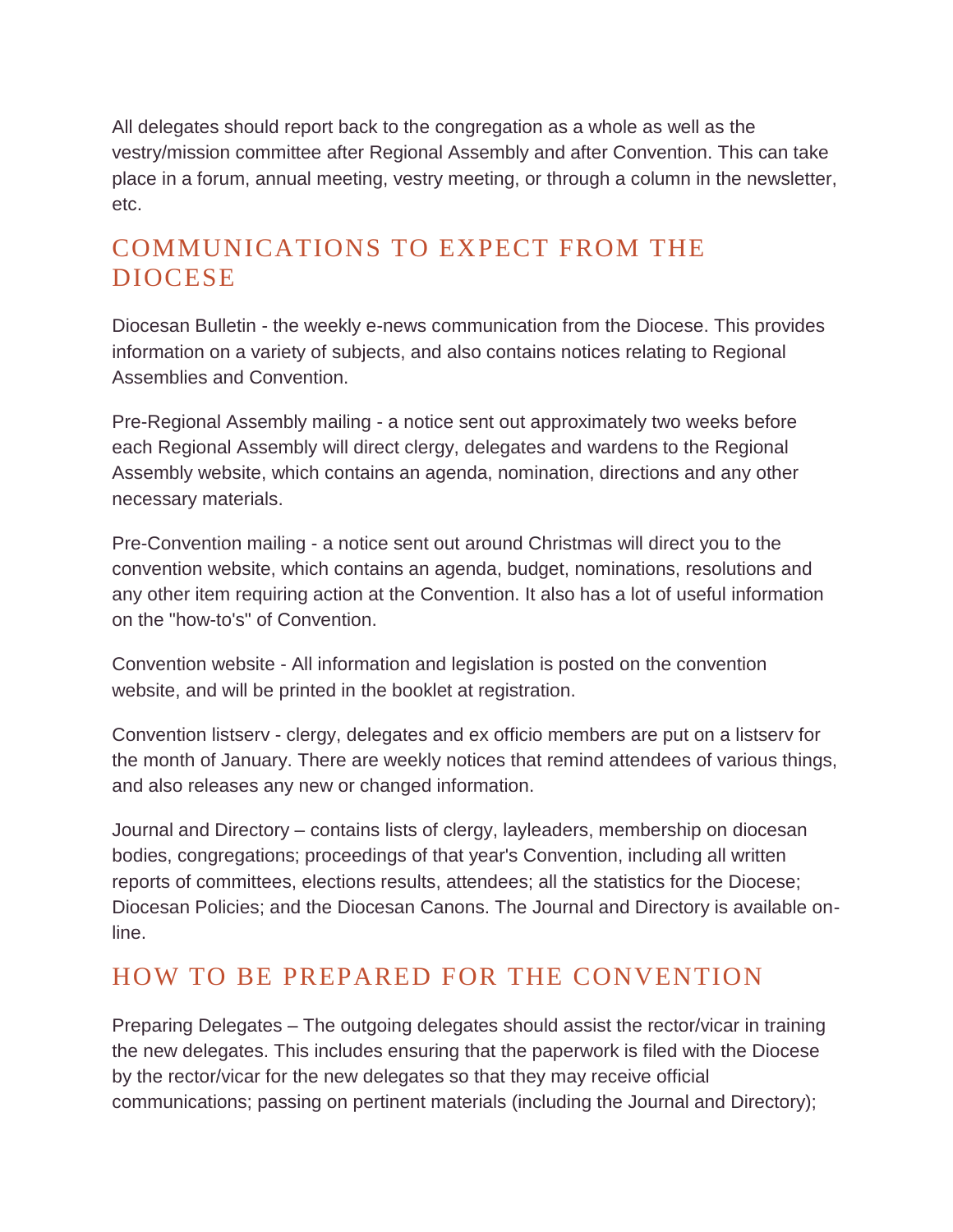explaining structure, unfamiliar terms and current issues; and introducing the new delegates at larger gatherings.

Delegation Meeting – The delegation from the congregation (including all alternate delegates) should meet together and/or with the vestry for discussion of issues at hand. Retiring lay delegates should pass on information to the new lay delegates and alternates. All information should be shared with alternate delegates, as they may be called upon unexpectedly to act on behalf of the lay delegates.

Review of Materials – Every delegate should review the contents of the Convention materials since these items will all come to a vote at the Convention. It is also helpful to review the Rules of Order and tips on parliamentary procedure.

### WHAT TO EXPECT AT A REGIONAL ASSEMBLY

A Regional Assembly is an annual meeting of the Bishop and clergy and delegates from the congregations of the six geographic regions of the Diocese. There may be a separate Regional Assembly for each region, or two or more regions may be combined for one Assembly. This takes place in October or early November. (See Diocesan Canon 10 for full explanation.)

Regional elections are held to fill one of three offices – Regional Convener, Lay Regional Representative to Diocesan Council, Clergy Regional Representative to Diocesan Council. Each term is for three years, and the election schedule is set up on a rotation so that only one office has a vacancy each year.

Each Region also nominates people for various Diocesan offices, that will be pared down and sent on from the Region for final voting at the Diocesan Convention (Lay and Clerical Members of the Standing Committee, and depending on the year, Lay and Clergy Deputies [and alternates] to General Convention, Lay and Clergy Deputies to Provincial Synod, Lay and Clergy At-Large Members of Diocesan Council.)

There may be resolutions sponsored by a delegate on either regional business or to be forwarded to the Diocesan Convention.

There is normally a presentation on the current draft of the Diocesan Budget, which will later be finalized and sent back to Diocesan Council for recommendations, and then to the Diocesan Convention for final approval.

There may be other business as determined by the Region or by the Bishop.

#### WHAT TO EXPECT AT A DIOCESAN CONVENTION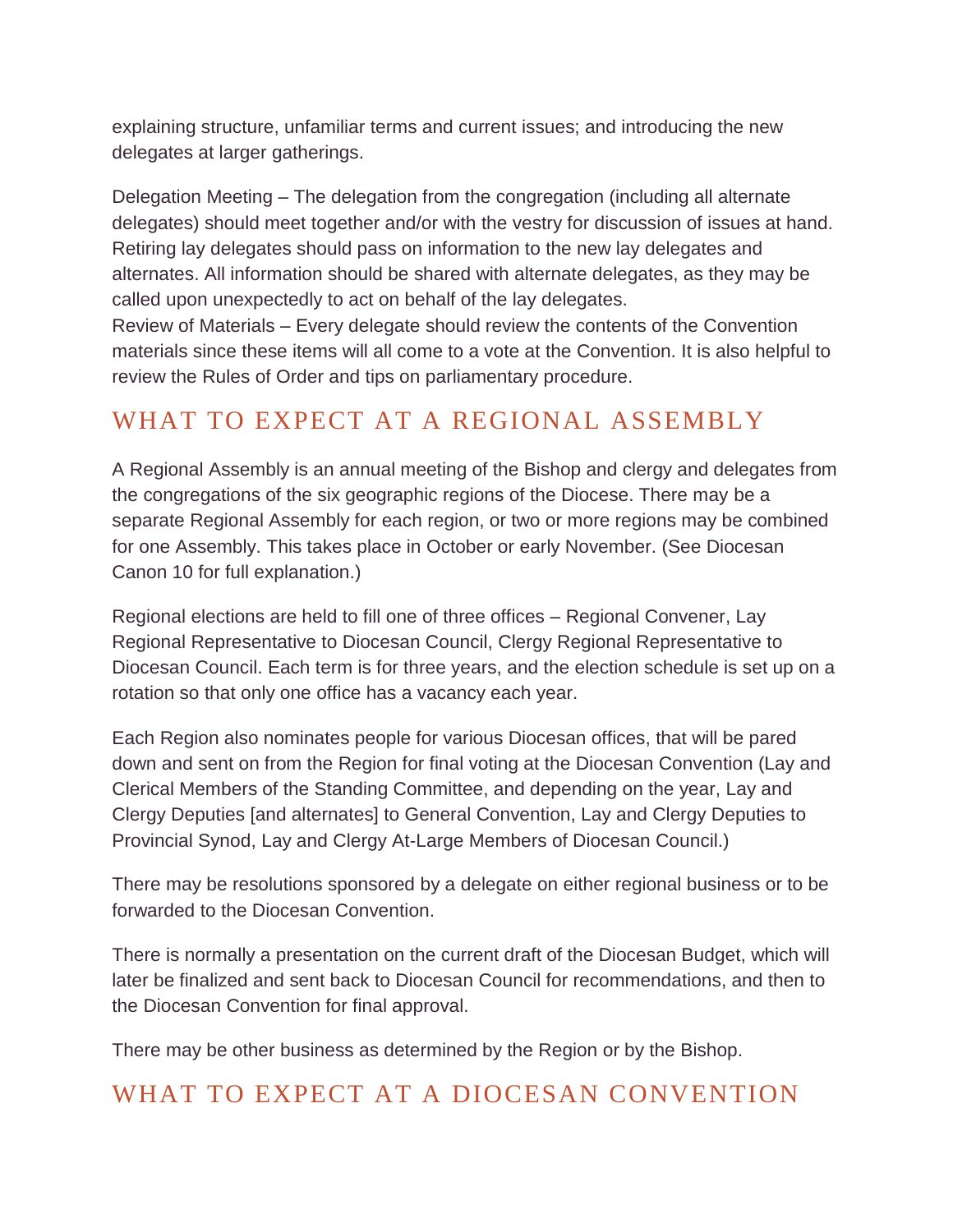This is the annual business meeting of the Diocese and is presently held the last weekend in January. Convention conducts elections, votes on the budget, resolutions, any other actions presented, hears reports, etc. It includes the clergy of the Diocese and elected lay representatives from each of the 90 congregations in the Diocese, as well as ex-officio members of Convention (who are entitled to seat and voice, but not vote) and many visitors (who may observe only). Approximately 500 people attend the Convention.

Business Sessions of the Convention. These are presided over by the Bishop, and subject to the Rules of Order contained in the Diocesan Canons (and Robert's Rules of Order where not otherwise specified). A write-up of all Convention actions is contained in the annual Diocesan Journal . The business portion of Convention always contains:

1. Bishop's Address. This is the Bishop's one opportunity to talk to both clergy and lay representatives from every congregation. There is generally a summary of the past year and words of inspiration and a charge for the coming year.

2. Appointments. The Bishop makes several appointments, some of which need the consent of the Convention. Those requiring consent are: the Secretary, the Chancellor, the Treasurer, the Commission on Ministry (oversees the process leading to ordination), and the Disciplinary Board (involved in the clerical discipline process).

3. Elections. There are elections for several offices. The elections are done by written ballot, with clergy and lay delegates voting separately. The nominations come from the elections held at the Regional Assemblies. The offices are:

a. Standing Committee. The Standing Committee serves as an advisory group to the Bishop, recommends candidates for Ordination, makes recommendations on requests from congregations concerning alienation of property, and consents to the elections of all bishops in this country. Two clergy and two lay members (half of the Committee) are elected each year for a two-year term.

b. Diocesan Council. The Council is like a governing board for the Diocese, which is empowered to act on behalf of the Convention while the Convention is not in session (the other 363 days of the year). It is composed of the Bishops, one clerical and one lay member elected from each of the six regions, two clerical and two lay at-large members elected by Convention, three members appointed by the Bishop, and several ex officio members. In two out of every three years, the Convention elects one clergy and one lay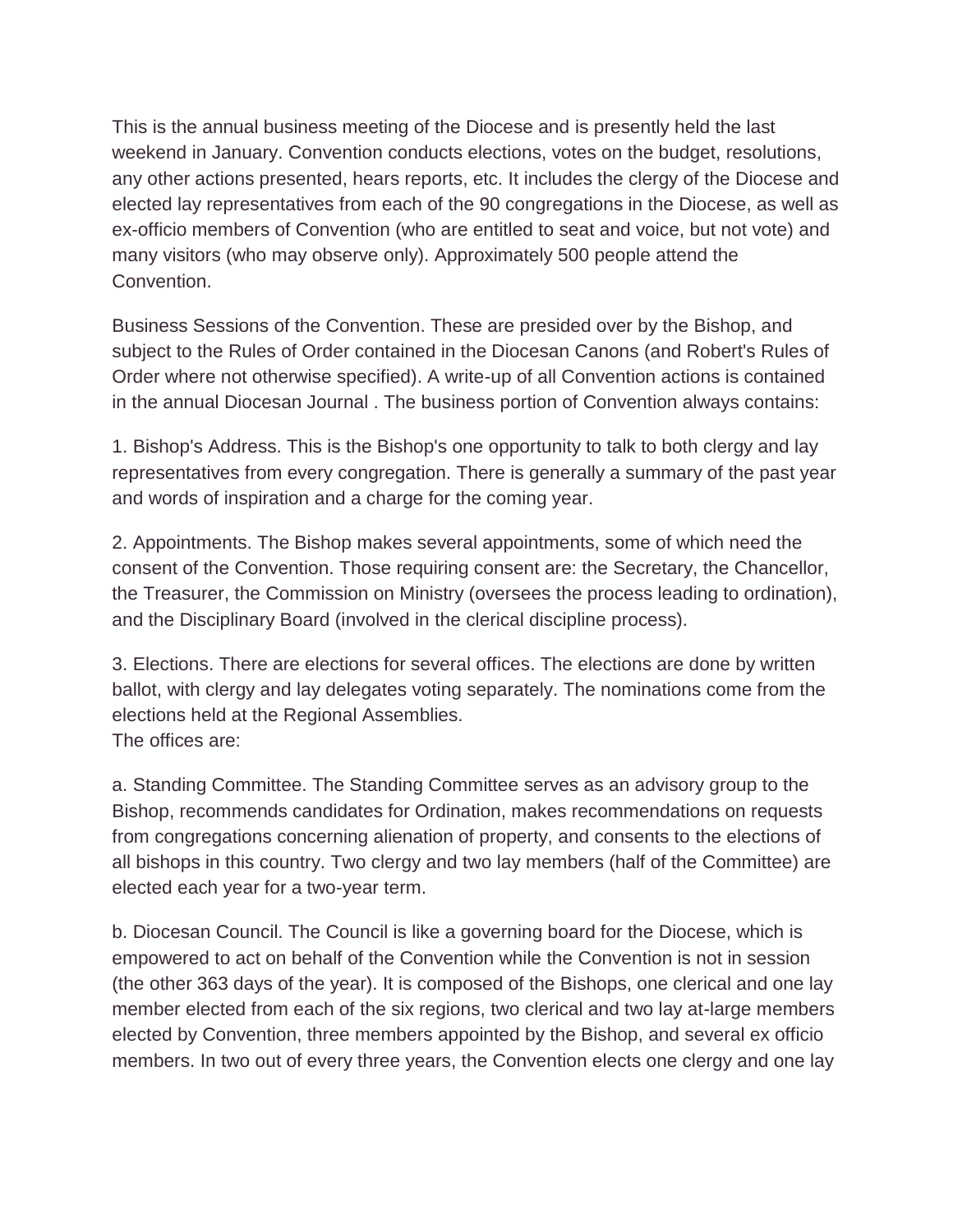as At-Large Members of Council (half of the At-Large members) for a three-year term. See Diocesan Canon 10 for a full explanation of the Council.

c. Deputies and Alternate Deputies to Provincial Synod. Just as our Diocese is divided into regions, the National Church is divided into Provinces. Once every three years, 1 clerical and 2 lay deputies are elected, with the runners-up becoming alternates.

d. Deputies and Alternate Deputies to General Convention. Just as the Diocese has a regularly scheduled Convention to conduct business, the National Church holds the General Convention every three years to conduct business. The bishops form the House of Bishops, and the elected deputies (both clergy and lay) form the House of Deputies. The year before General Convention, four clerical and four lay deputies are elected. An equal number of alternates are elected the next year.

4. Resolutions. These must be sponsored by a member of Convention (a clergy or lay delegate, or ex-officio member) and are screened by the Resolutions Committee. Some resolutions first go to the Regional Assemblies and are then recommended to the Resolutions Committee. After Committee review, resolutions are usually forwarded to Convention with a background explanation and an action recommendation from the Resolutions Committee. There is generally some debate on the floor of Convention about each resolution, and the resolutions may be amended at that time. Voting is done initially by voice vote. If there is no clear majority, there is a counted standing vote.

5. Budget. The Diocesan Budget is recommended by the Diocesan Council on the advice of the Finance Committee (appointed by the Bishop). Generally, a first draft is sent to all delegates in the fall and is discussed at the Regional Assemblies. It is then reworked by the Finance Committee and submitted to Council, which then recommends it to the Convention for final approval. At Convention, there is an open hearing on the budget, as well as a formal presentation by the chair of the Finance Committee during the legislative session. Voting is done initially by voice vote. If there is no clear majority, there is a counted standing vote.

6. Reports. There are annual reports made by various diocesan committees. A few reports are presented orally, but most of them are written and all are later contained in the Journal.

7. Other Business. There may be some courtesy resolutions, other special presentations, and often a guest speaker.

Exhibits. Exhibits are set up by various diocesan committees and Episcopal organizations. They are designed to provide information and resources.